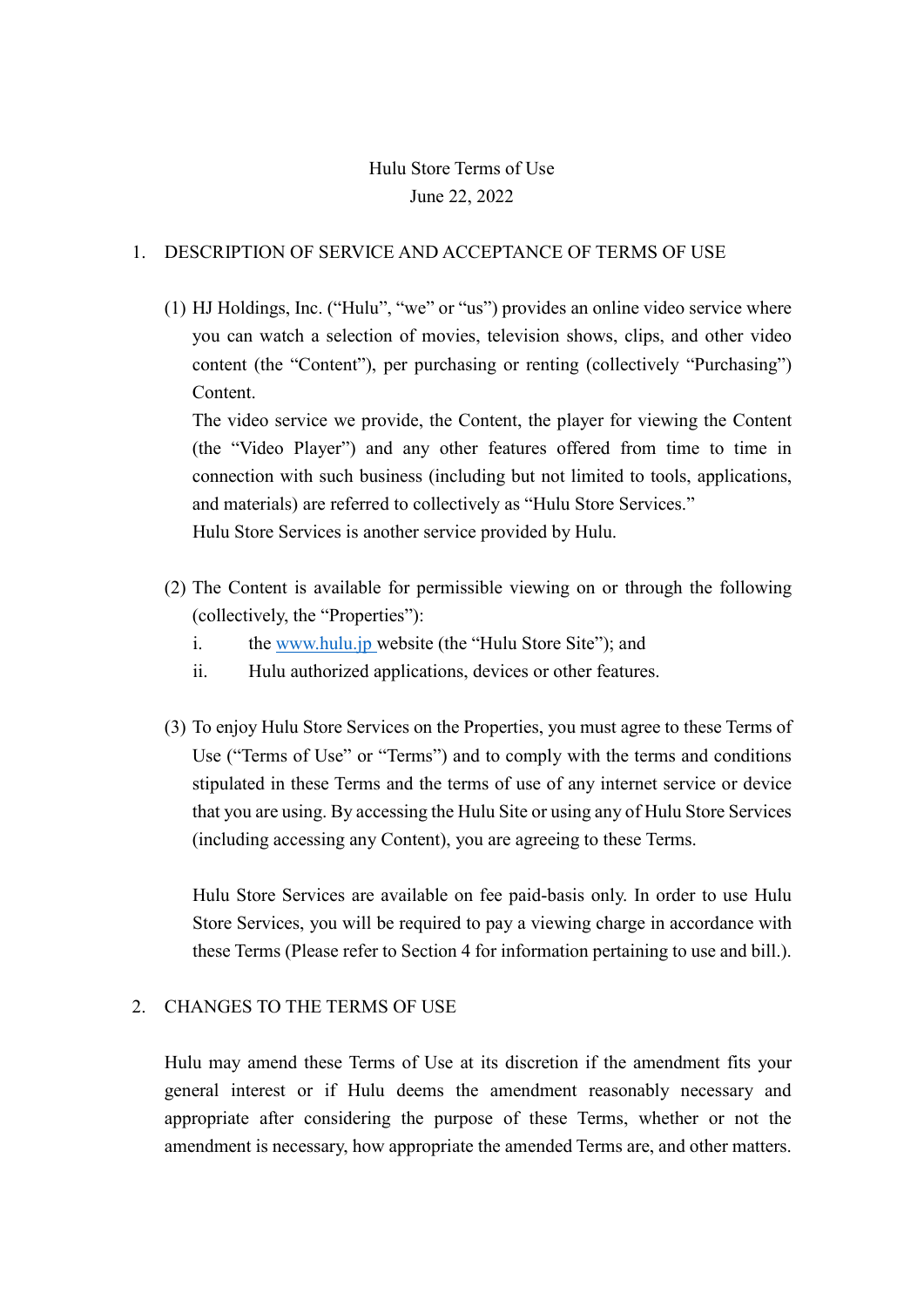If Hulu amends these Terms, Hulu will notify you of the content of the amendment and its effective date by posting them at www.hjholdings.jp/termschange. If you have registered with us on or after the date on which the amended Terms are so notified but prior to the effective date or otherwise have provided opt-in consent, you will be subject to the amended Terms immediately; if you have registered with us before the effective date, you will be subject to the amended Terms upon your first use of Hulu Store Services after the effective date.

### 3. ACCESS AND USE OF HULU STORE SERVICES

(1) Age Limitations.

If you are under the age of 18, you are not permitted to use Hulu Store Services without involvement and approval of your parent or guardian. When you use Hulu Store Services by registering false information that you are 18 years old or older, you cannot avoid obligations under these Terms even if you cancel the use of Hulu Store Services for the reason that you are a minor.

If you are under the age of 18, you may use Hulu Store Services through the account registered by your parent or guardian.

(2) Your License.

Subject to your payment of the viewing charges and compliance with these Terms, Hulu will grant you a non-exclusive limited license to view the Content on a streaming or download basis through the Video Player, during the viewing period only set for each Content, for personal and non-commercial purposes (Please refer to Exhibit A for details of the licensing condition.) in compliance with these Terms. You agree that certain Content accessible by one of the Properties may not be accessible by the other Properties due to restrictions imposed by the licensor of that Content or other third parties' restrictions, matters to note or other requirements.

(3) Prohibited Acts.

Unless otherwise given prior permission in a manner designated by Hulu, you may not do any of the following acts regardless of whether you are using or have cancelled Hulu Store Services:

i. To remove, alter, bypass, disable, interfere with, or circumvent the notice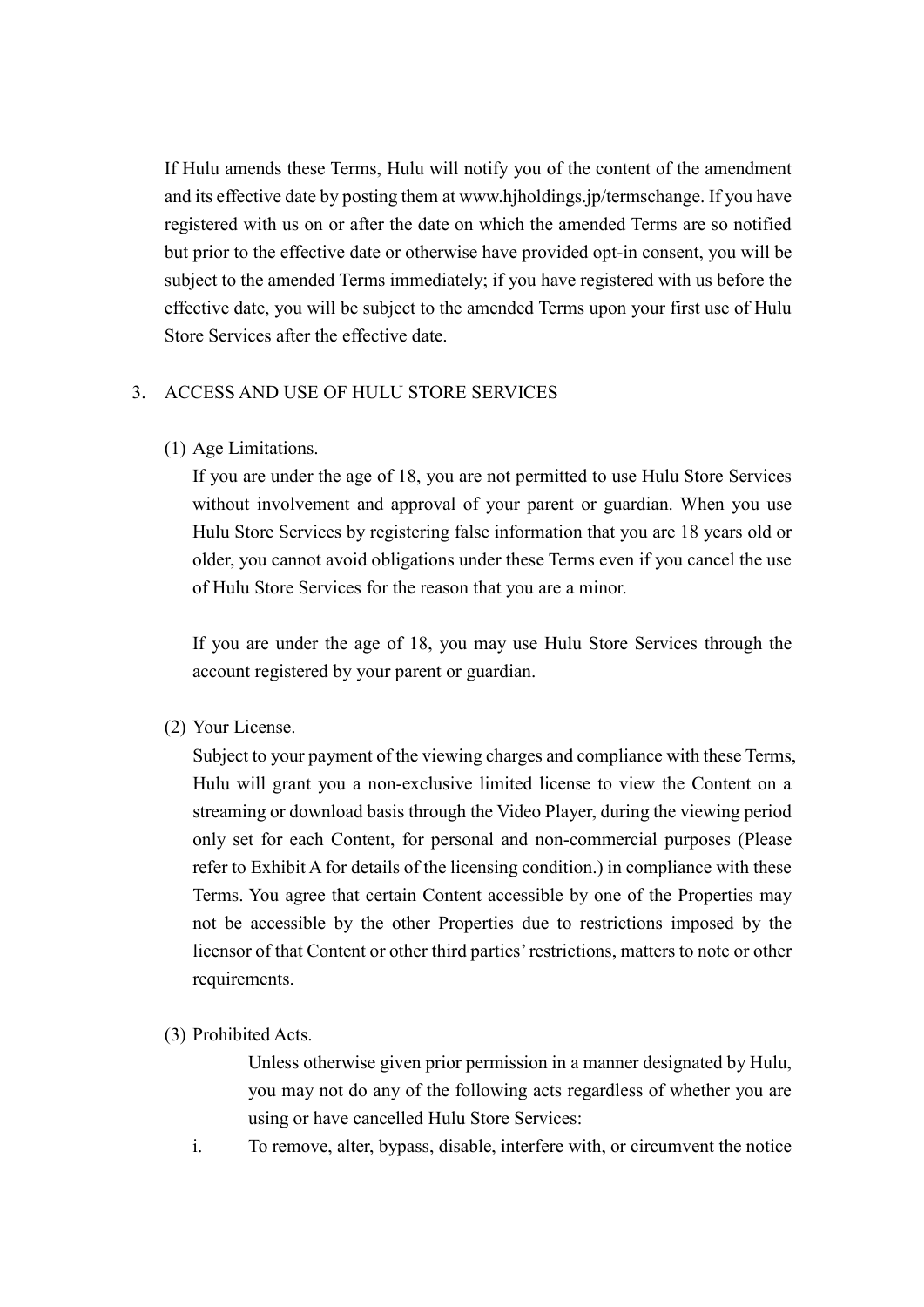of copyrights, trademark rights, or other rights marked on the Content, or the Content's digital rights management (DRM), content protection measures or access control measures including geo-filtering mechanisms;

- ii. To copy, download, stream capture, reproduce, duplicate, archive, distribute, upload, publish, modify, translate, broadcast, perform, display, sell, transmit or retransmit the Content;
- iii. To incorporate the Content into any hardware or software, stream or retransmit the Content via such hardware or software, or make the Content available via frames or in-line links;
- iv. To create, recreate, distribute or advertise an index of any significant portion of the Content;
- v. To build a business utilizing the Content, including without limitation any text, graphics, layout, interface, logos, photographs, audio and video materials, and stills, whether or not for profit;
- vi. To create derivative works of the Content or any materials that depend on, are derived from or based on the Content, including montages, mash-ups and similar videos, wallpaper, desktop themes, greeting cards, and merchandise (This includes the case where you do this act for the purpose of giving away materials free of charge as the derivative works.); or
- vii. To modify, enhance, remove, interfere with, or otherwise alter in any way any portion of the Video Player, the technology used by the Video Player, or DRM, content protection measures or access control measures incorporated into the Video Player. This restriction includes, without limitation, the following acts and disabling, reverse engineering, modifying, interfering with or otherwise circumventing the Video Player:
	- (i) to make it possible to view the Content without displaying all surrounding elements (including the graphical user interface, any advertising, copyright notices, and trademarks) of both the Video Player and of the webpage where the Video Player is located; and
	- (ii) to make it possible to view the Content without accessing any functionality of the Video Player, including, without limitation, any video quality and display functionality and any interactive, elective, or click-through advertising functionality.
- (4) Offline Playback.

A download option is available for some of the Content. You may temporarily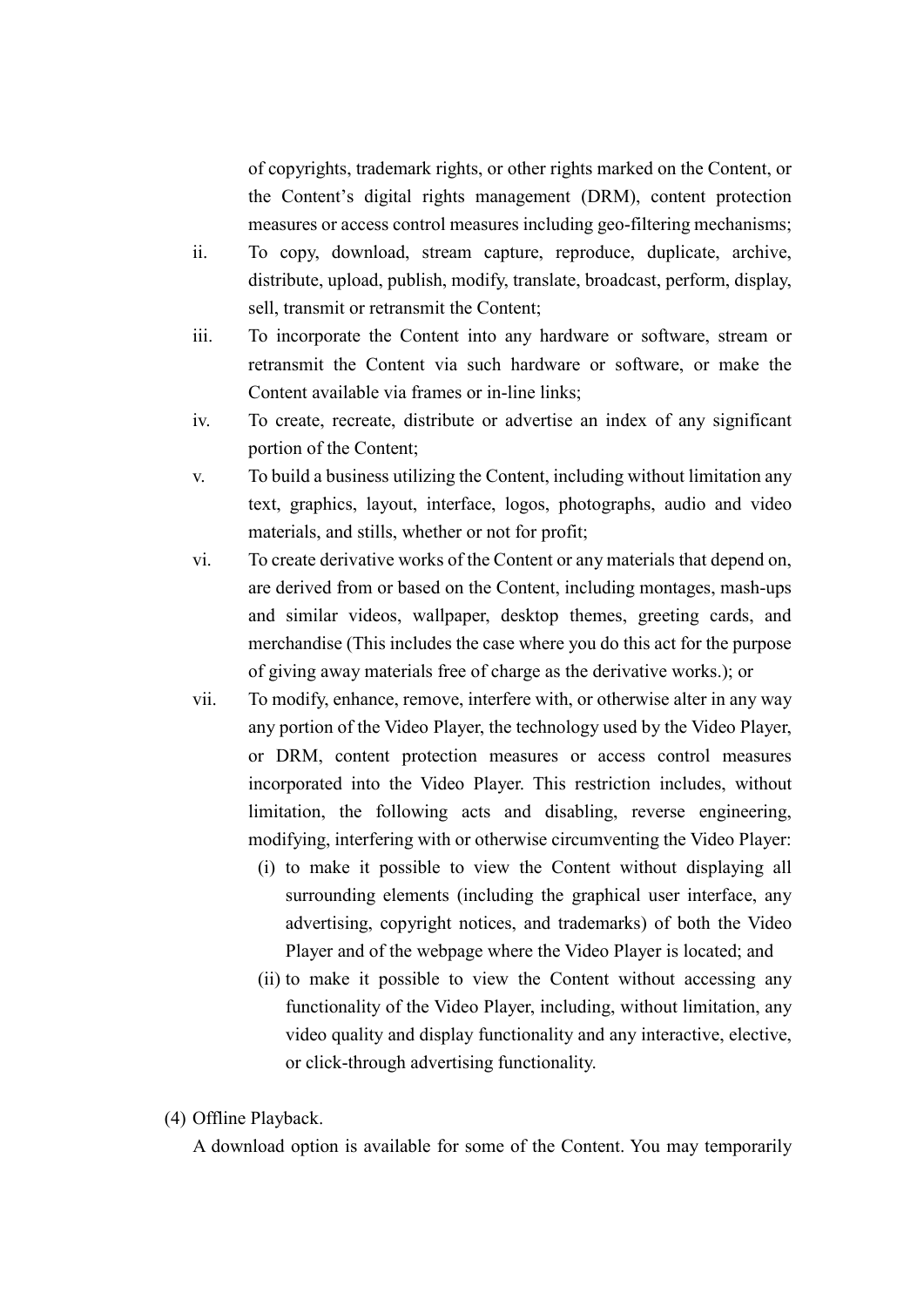download such Content to your device and view without Internet connection ("Offline Playback"). In doing Offline Playback of the Content, you will be subject to the restrictions on how long such Content is available to you, how long you can view such Content offline at a time, the number of the Content titles you can download, etc. For more details, please see [here](https://help.hulu.jp/hc/ja/sections/360007567494) (link).

#### (5) Ownership.

Hulu Store Services and the Content are protected by copyright, trademark, and other intellectual property laws.

You agree that Hulu owns and retains all rights to Hulu Store Services and further agree that any right in connection with the Content you view in Hulu Store Services is owned or controlled by Hulu and Hulu's licensors.

(6) Your Responsibilities.

In order to keep Hulu Store Services safe and available for everyone to use, you, other users and Hulu have to follow the same rules. You and other users shall use Hulu Store Services for lawful, non-commercial, and appropriate purposes only. You agree to observe Hulu Store Services, Content, and Video Player restrictions detailed in subsections (1) through (5) above, and further agree that you will not access the Hulu Site or use Hulu Store Services in a way that:

- violates the rights of others, including patent right, trademark right, trade secret, copyright, privacy, publicity, or other proprietary rights;
- uses technology or other means to access, index, frame or link to Hulu Store Services (including the Content) that is not authorized by Hulu (including by removing, disabling, bypassing, or circumventing any content protection measure or access control measure intended to prevent the unauthorized download, stream capture, linking, framing, reproduction, access to, or distribution of Hulu Store Services);
- involves accessing Hulu Store Services (including the Content) through any automated means, including "robots," "spiders," or "offline readers" (other than by individually performed searches on publicly accessible search engines for the sole purpose of, and solely to the extent necessary for, creating publicly available search indices - but not caches or archives - of Hulu Store Services and excluding those search engines or indices that host, promote, or link primarily to infringing or unauthorized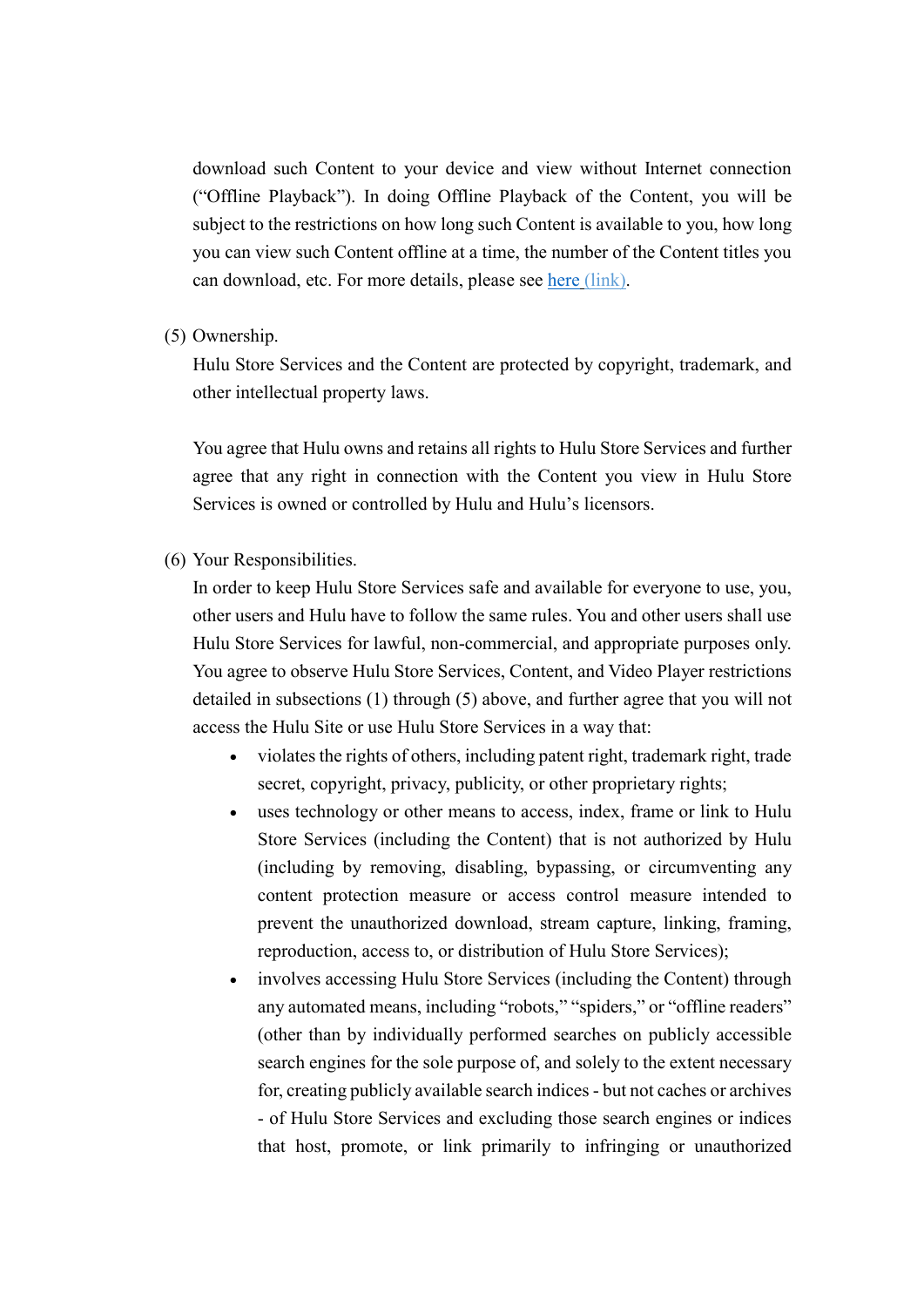content);

- introduces viruses or any other computer code, files, or programs that interrupt, destroy, or limit the functionality of any computer software or hardware or telecommunications equipment;
- damages, disables, overburdens, impairs, or gains unauthorized access to Hulu Store Services, including Hulu's servers, computer network, or user accounts;
- removes, modifies, disables, blocks, obscures or otherwise impairs any advertising in connection with Hulu Store Services (including the Content);
- uses Hulu Store Services to advertise or promote services that are not expressly approved in advance in writing by Hulu;
- collects personally identifiable information;
- encourages conduct that would constitute a criminal offense or give rise to civil liability;
- violates these Terms or any guidelines or policies posted by Hulu;
- interferes with any other party's use and enjoyment of Hulu Store Services; or
- attempts to do any of the foregoing.

If Hulu determines in its sole discretion that you are violating any of these Terms, we may

- i. notify you, and
- ii. use technical measures to discontinue or restrict your access or use of Hulu Store Services. In that case, you agree to immediately delete the downloaded Content and stop accessing or using (or attempting to access or use) in any way Hulu Store Services, and you agree not to evade, circumvent, or bypass such restrictions, or otherwise restore or attempt to restore such access or use.
- (7) No Spam/Unsolicited Communications.

No one may use Hulu Store Services to harvest information for the purpose of sending, or to facilitate or encourage the sending of, spam, unsolicited bulk or other communications. You agree that we will take any technical remedies to prevent spam, unsolicited bulk or other communications from entering, utilizing, or remaining within our computer or communications networks. Also, you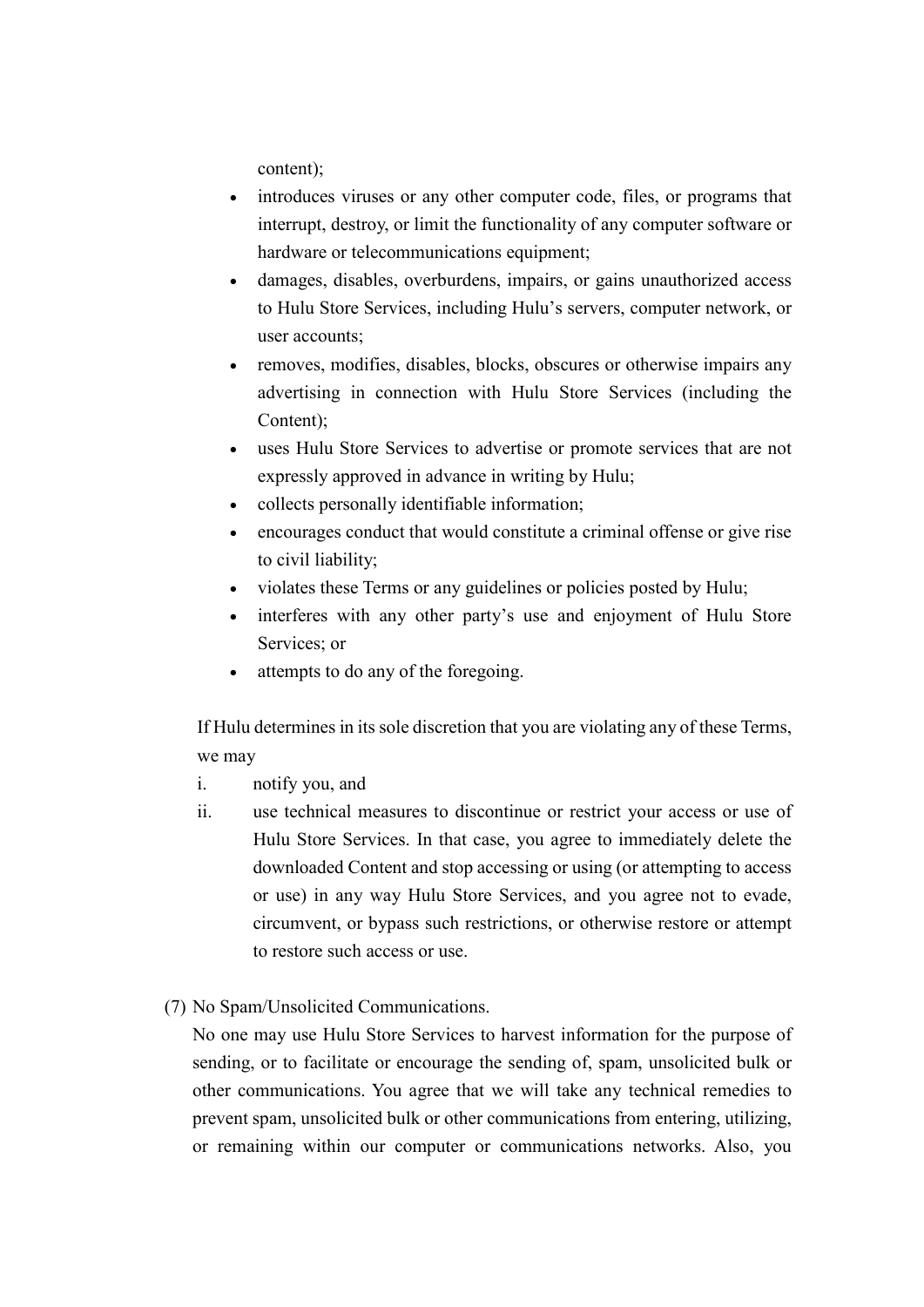acknowledge that, if you post or otherwise send spam, advertising, or other unsolicited communications of any kind through Hulu Store Services, Hulu will suffer substantial harm and that the amount of such harm would be extremely difficult to measure. As compensation for damages for such harm, you agree to pay Hulu 4,000 JPY for each message of such spam, unsolicited bulk or other communications you send through Hulu Store Services.

(8) Use of Applications.

In order to participate in certain Hulu Store Services or access certain Content, you are required to download application software or other materials or agree to additional terms and conditions. Unless otherwise provided for, these additional terms and conditions are incorporated into these Terms.

(9) Suspension/Discontinuation.

We may change, suspend, or discontinue, temporarily or permanently, all or part of Hulu Store Services (including the Content and the devices through which Hulu Store Services are accessed), with respect to any or all users, at any time without giving any notice. You acknowledge that Hulu may do so in Hulu's sole discretion. You also agree that Hulu will owe no liability to you for modification, suspension, or discontinuance of Hulu Store Services.

(10)Internet Access Charges.

You are responsible for any costs you incur to use the internet.

#### 4. USE AND BILLING

(1) Introduction.

Access to the Content in Hulu Store Services requires payment by you of a viewing charge. "Cooling-off period" is not applicable to Hulu Store Services.

You can find the specific details regarding your Purchasing the Content through Hulu Store Services at any time on Your Account page. Your account is for individual use only.

(2) Billing.

If you purchase or rent the Content, we will charge you viewing charges and any applicable taxes in connection with your Purchasing of the Content such as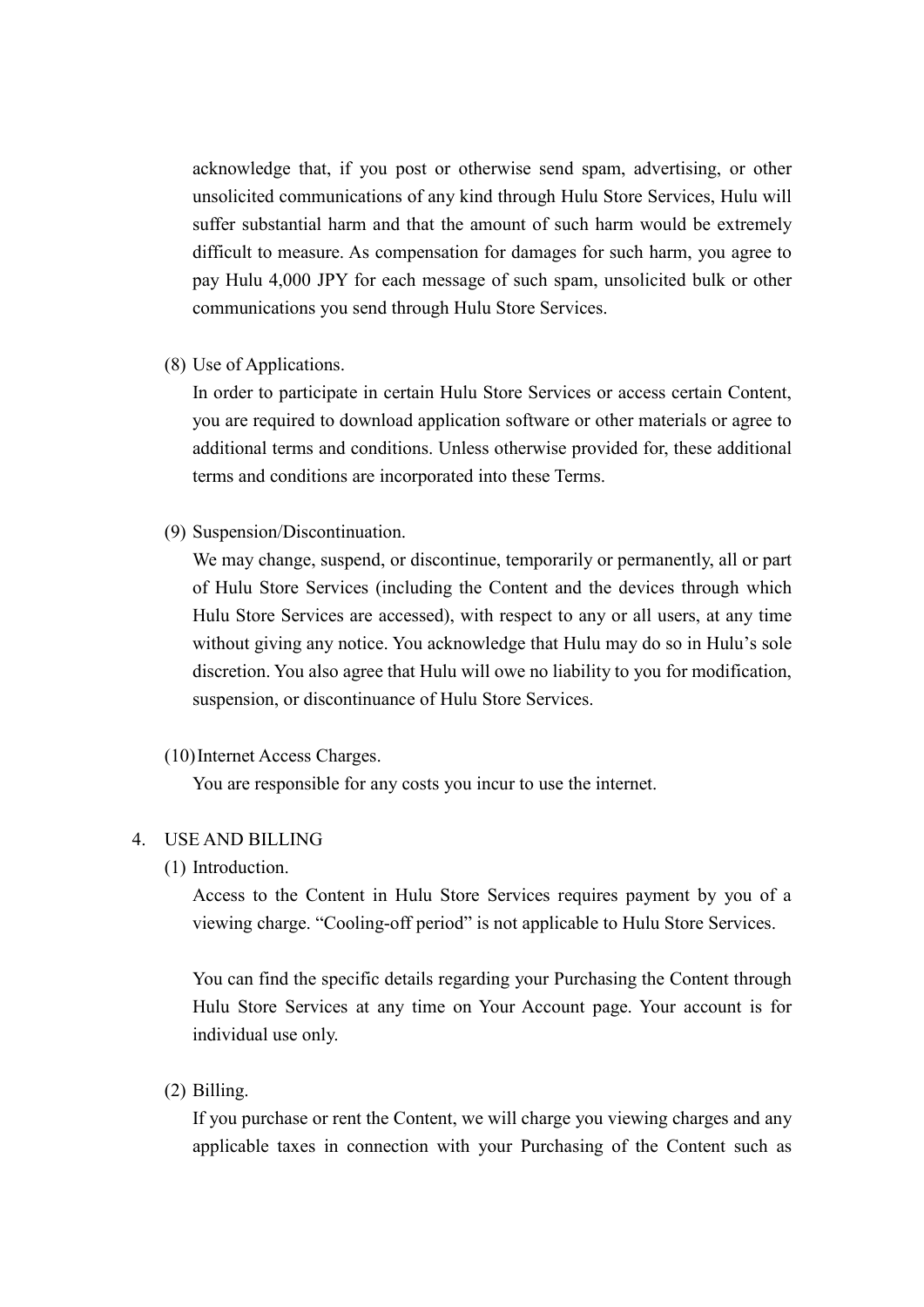consumption tax ("Viewing charge, etc.") to the credit card ("Payment Method") that you provided during registration. When you use your Payment Method, you are subject to your credit card issuing company's terms and conditions and any other terms and conditions regarding your Payment Method and you agree that:

- i. If there is any change in your Payment Method information (credit card number, and/or expiration date), or if you want to use a different Payment Method, you will register such change or new Payment Method without delay; and
- ii. If your credit card number or expiration date is renewed from the one you have originally registered with us or your credit card has been reissued, but you fail to register those changes pursuant to subsection (ii) above, you will make payments of your Viewing charge, etc. by using your new Payment Method after the renewal or reissue that is known to your credit card issuing company.

As used in these Terms of Use, "billing" means either charging the amount due, as applicable, based on your Payment Method. Hulu will bill you for your Viewing charge, etc. at the Purchasing the Content. The Viewing charge paid by you shall not be refunded for any reason.

(3) Unpaid Amounts.

We reserve the right to collect the amount, if any, you fail to pay in connection with Hulu Store Services. You are liable to Hulu for, and shall immediately pay to Hulu, all amounts payable by you, all costs and expenses we incur in connection with the collection of these amounts, including, without limitation, collection agency fees, reasonable attorneys' fees, and arbitration or court costs, and any other loss and damage we incur as a result of your nonpayment.

#### 5. HULU ACCOUNTS

In order to use Hulu Store Services, you will be required to create an account with Hulu. You shall be responsible for all use of your account, including use of your account by other members of your household. By allowing others to access your account, you agree to be responsible for ensuring that they comply with these Terms of Use and you shall be responsible for their use of Hulu Store Services.

All account information you submit must be accurate and updated. You shall keep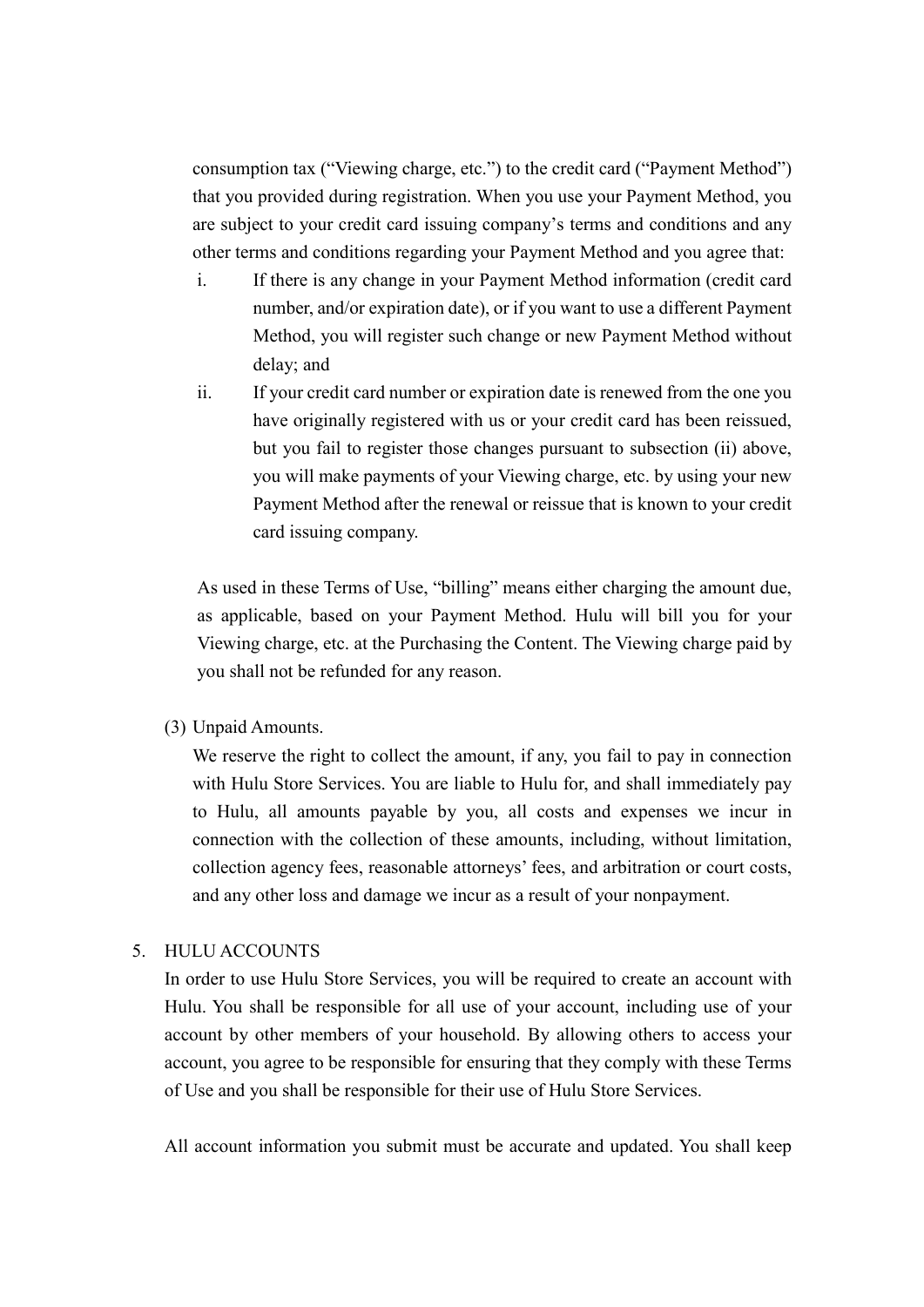your password confidential and manage it securely at your responsibility. Please notify us as soon as you discover or suspect any unauthorized use of your account from here. Please also make sure to notify our customer service department if your account information changes, in case we need to contact you.

You may terminate your account by going to Your Account page, and choosing the "Cancel" option. Please identify your account and provide a valid reply email address in the event we require additional information to terminate your account.

We reserve the right to immediately terminate or restrict your account or your use of Hulu Store Services or access to the Content at any time, without giving prior notice or having to assume any liability, if Hulu determines in its sole discretion that you have breached these Terms of Use, violated any law, rule, or regulation, engaged in other inappropriate conduct, or for any other business reason.

We reserve the right to terminate your account or your use of Hulu Store Services or access to the Content if such use places an undue burden on our networks or servers. We may use technology to limit activities, such as the number of calls to the Hulu servers being made, and you agree to respect these limitations and not to take any steps to circumvent, disable, or bypass them.

### 6. COLLECTION AND USE OF PERSONAL INFORMATION

We will collect and use your personally identifiable information according to Hulu's Privacy Policy located at [https://www.hjholdings.jp/privacy/.](https://www.hjholdings.jp/privacy/) The Privacy Policy is incorporated and made part of these Terms of Use. By agreeing to these Terms of Use, you agree to be subject to the Hulu Store Privacy Policy.

### 7. TRADEMARKS

The copyrights, trademark rights and other rights to Hulu and Hulu Store trademarks and logos, www.hulu.jp, www.happyon.jp, www.hjholdings.jp and other Hulu and Hulu Store marks, graphics, logos, scripts, and sounds ("Hulu Trademarks") are owned by Hulu or Hulu, LLC. In no event may you copy, download, or otherwise exploit any of the Hulu Trademarks.

#### 8. UNSOLICITED SUBMISSIONS

It is Hulu's policy not to accept unsolicited submissions, including scripts, story lines,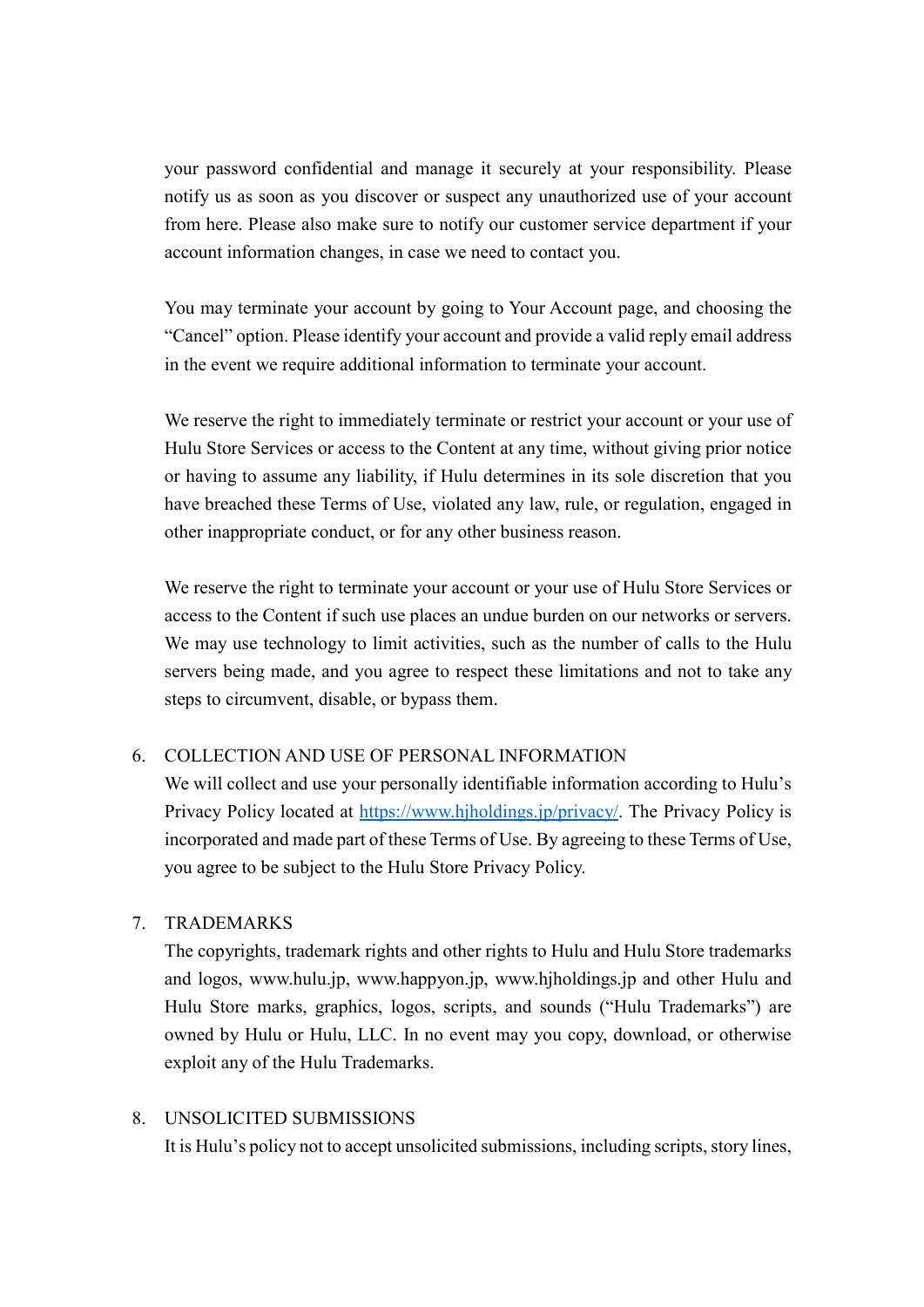articles, fan fiction, characters, drawings, information, suggestions, ideas, or concepts, and to delete any such submission without reading it. You acknowledge and agree that any similarity between an unsolicited submission and any elements in any Hulu creative work, including a film, series, story, title, or concept, would be purely coincidental.

9. DISCLAIMER OF WARRANTIES, LIMITATION OF LIABILITY AND INDEMNITY

YOU SHALL USE HULU STORE SERVICES AT YOUR OWN RISK. HULU STORE SERVICES (INCLUDING TYPE AND CONTENT OF THE CONTENT) ARE PROVIDED "AS IS" AND, TO THE FULLEST EXTENT PERMITTED BY LAW, ARE PROVIDED WITHOUT WARRANTIES OR REPRESENTATIONS OF ANY KIND, EITHER EXPRESS OR IMPLIED. FURTHER, WITHOUT ANY LIMITATION TO THE FOREGOING, AND TO THE FULLEST EXTENT PERMITTED BY LAW, HULU DOES NOT MAKE ANY WARRANTIES OF FITNESS FOR A PARTICULAR PURPOSE, TITLE, MERCHANTABILITY, COMPLETENESS, AVAILABILITY, SECURITY, COMPATIBILITY OR NONINFRINGEMENT WITH RESPECT TO HULU STORE SERVICES; OR ANY SUCH WARRANTIES THAT HULU STORE SERVICES WILL BE UNINTERRUPTED, FREE OF VIRUSES AND OTHER HARMFUL COMPONENTS, ACCURATE, ERROR FREE, OR RELIABLE.

TO THE FULLEST EXTENT PERMITTED BY LAW, IN NO EVENT SHALL HULU OR ITS AFFILIATES, SUCCESSORS, AND ASSIGNS, AND EACH OF THEIR RESPECTIVE INVESTORS, DIRECTORS, OFFICERS, EMPLOYEES, AGENTS, AND SUPPLIERS (INCLUDING DISTRIBUTORS AND CONTENT LICENSORS) (COLLECTIVELY, THE "HULU PARTIES"), BE LIABLE FOR ANY DIRECT, INDIRECT, PUNITIVE, INCIDENTAL, SPECIAL, CONSEQUENTIAL, OR OTHER DAMAGES, INCLUDING LOSS OF PROFITS, ARISING OUT OF OR IN ANY WAY RELATED TO THE USE OF HULU STORE SERVICES (INCLUDING ANY INFORMATION, PRODUCTS, OR SERVICES ADVERTISED IN, OBTAINED ON, OR PROVIDED THROUGH THE PROPERTIES), WHETHER BASED IN CONTRACT, TORT, STRICT LIABILITY, OR OTHER THEORY, EVEN IF THE HULU PARTIES HAVE BEEN ADVISED OF THE POSSIBILITY OF DAMAGES; PROVIDED, HOWEVER, THAT TO THE EXTENT THESE TERMS OF USE ARE SUBJECT TO THE CONSUMER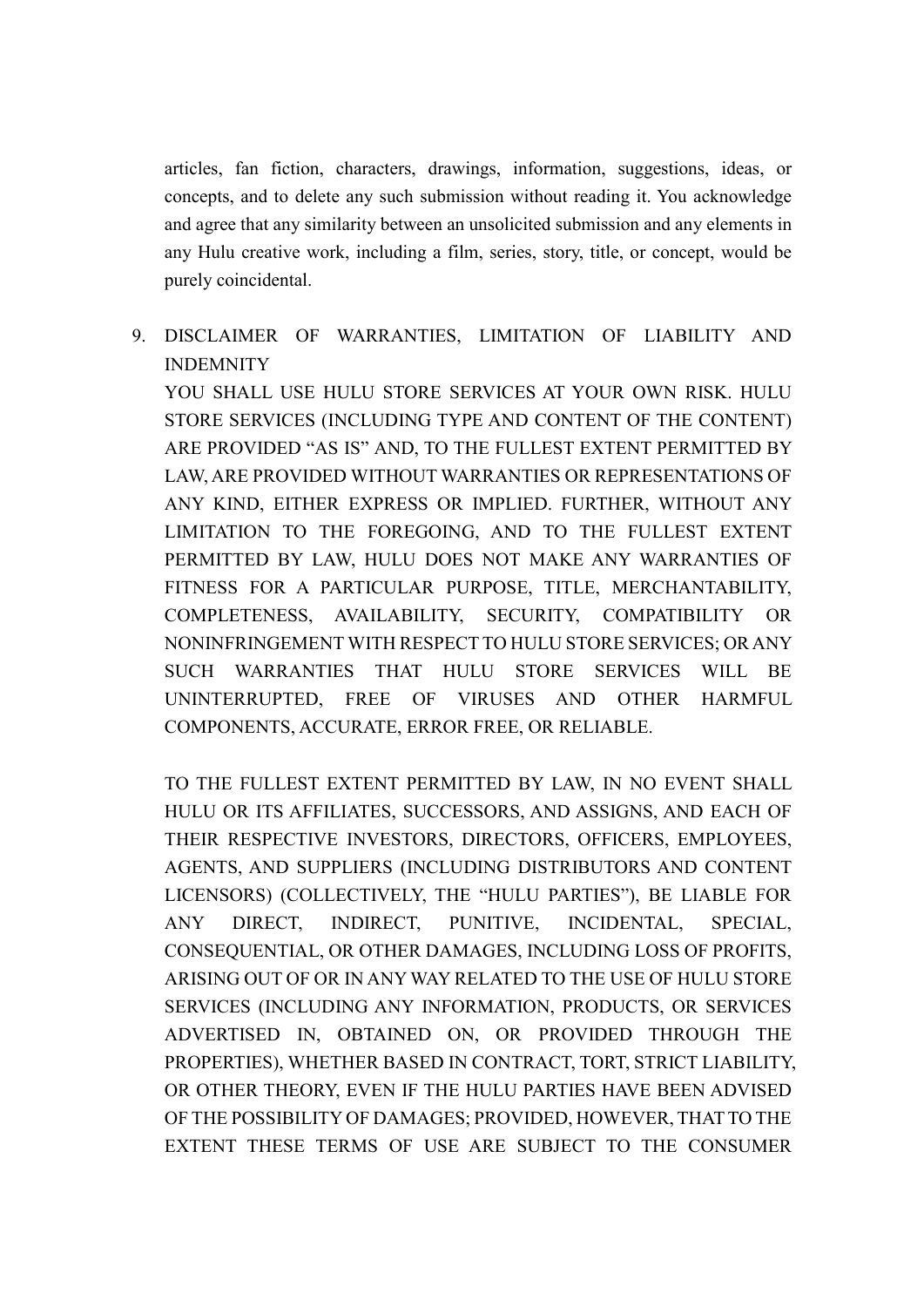CONTRACT ACT, THE FOREGOING LIMITATION OF LIABILITY SHALL NOT APPLY WITH RESPECT TO DAMAGES ARISING OUT OF ANY HULU PARTY'S GROSS NEGLIGENCE OR INTENTIONAL MISCONDUCT. IF CERTAIN LAWS (SUCH AS THE CONSUMER CONTRACT ACT) THAT APPLY TO YOU MAY NOT ALLOW LIMITATIONS ON IMPLIED WARRANTIES OR THE EXCLUSION OR LIMITATION OF CERTAIN DAMAGES, SOME OR ALL OF THE ABOVE DISCLAIMERS, EXCLUSIONS, OR LIMITATIONS MAY NOT APPLY TO YOU.

IN NO EVENT SHALL OUR TOTAL LIABILITY TO YOU FOR ALL DAMAGES, LOSSES AND CAUSES OF ACTION WHETHER IN CONTRACT, TORT (INCLUDING NEGLIGENCE) OR OTHERWISE EXCEED THE AMOUNT PAID BY YOU TO US, IF ANY, FOR ACCESSING OR PARTICIPATING IN ANY ACTIVITY RELATED TO USE OF HULU STORE SERVICES OR 4,000 JPY (WHICHEVER IS LESS).

TO THE FULLEST EXTENT PERMITTED BY LAW, YOU SHALL DEFEND, INDEMNIFY, AND HOLD HARMLESS THE HULU PARTIES FROM AND AGAINST ANY AND ALL LIABILITIES, CLAIMS, DAMAGES, EXPENSES (INCLUDING REASONABLE ATTORNEYS' FEES AND COSTS), AND OTHER LOSSES ARISING OUT OF OR IN ANY WAY RELATED TO YOUR BREACH OR ALLEGED BREACH OF THESE TERMS OR YOUR USE OF HULU STORE SERVICES (INCLUDING YOUR USE OF THE CONTENT). HULU RESERVES THE RIGHT, AT OUR OWN EXPENSE, TO EMPLOY SEPARATE COUNSEL AND ASSUME THE EXCLUSIVE DEFENSE AND CONTROL OF ANY MATTER OTHERWISE SUBJECT TO INDEMNIFICATION BY YOU.

 Apple, Google and other third parties have no involvement with any present campaigns offered in connection with Hulu Store Services.

### 10. GENERAL INFORMATION

#### (1) International Use.

You acknowledge that Hulu Store Services are limited by the rights that the Content's licensors granted to us, and that accessing and/or using technologies for accessing the Content from territories where Hulu does not have rights or does not offer services is prohibited. You may not access Hulu Store Services through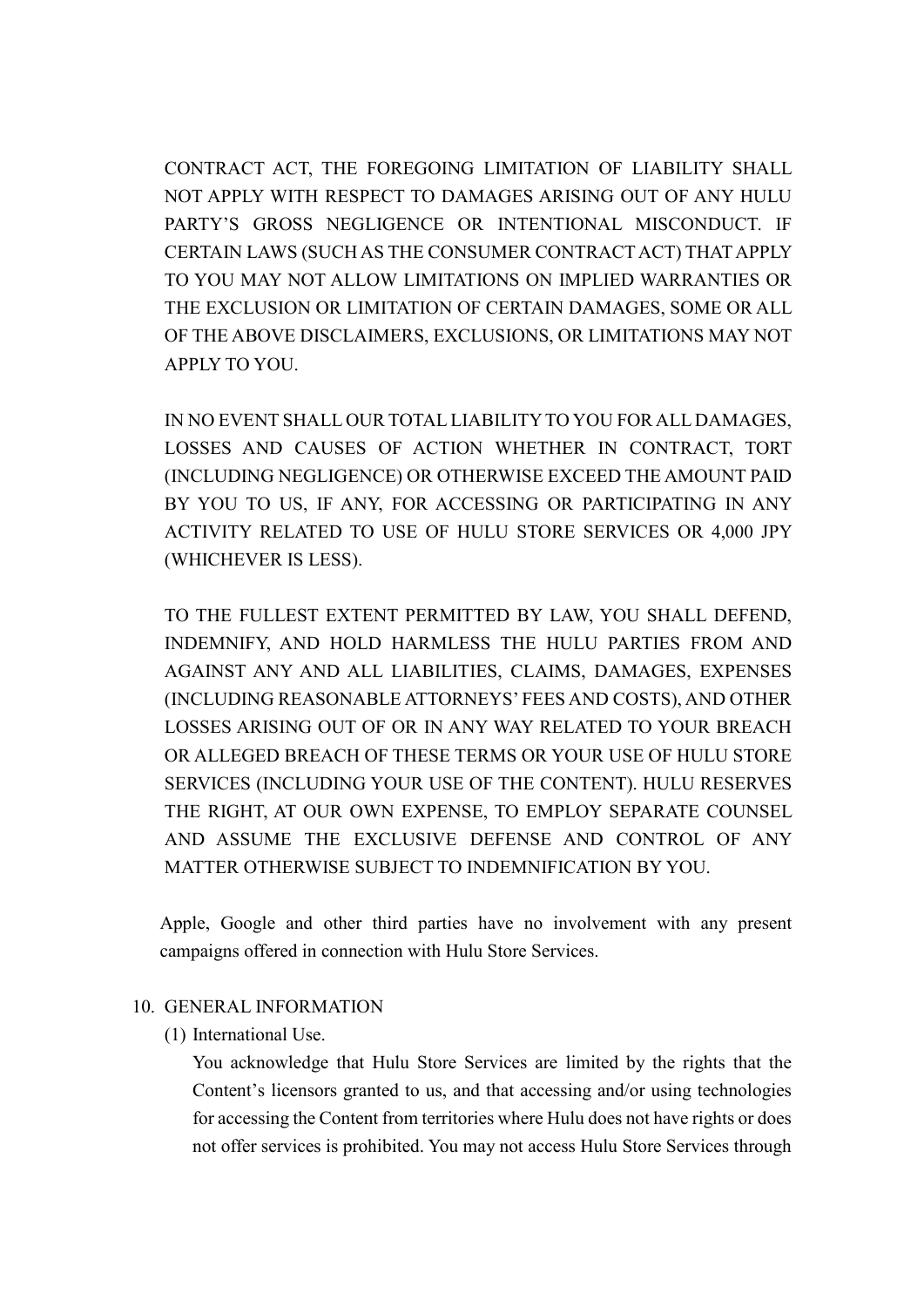any devices from outside Japan.

(2) Choice of Law and Forum.

These Terms of Use are governed by, and construed in accordance with, the laws of Japan. You agree that the Tokyo District Court has the exclusive jurisdiction to solve any dispute arising in connection with these Terms or Hulu Store Services.

(3) Reporting Violations, No Waiver/Reliance.

If you see other parties violating these Terms, we would appreciate it if you would let us know at legal@hjholdings.jp (subject line: "TOU Violation"). In addition, a waiver by Hulu to exercise the right against a person in connection with any provision of these Terms of Use shall not construed as a waiver of any right under that provision (or any other provision) against that person or any other person. Further, Hulu's decision to delay exercising or enforcing any right or remedy under these Terms of Use shall not be construed as a waiver of such right or remedy. Moreover, even if Hulu acts in a way that appears to you to be inconsistent with these Terms of Use, Hulu's action will not be deemed a waiver or constructive amendment of these Terms.

(4) Integration, Amendment, and Severability.

Please note that these Terms of Use, including Hulu's Privacy Policy which is incorporated in these Terms and any terms of use of Hulu authorized applications, features and devices, constitute the entire legal agreement between you and Hulu and govern your use of Hulu Store Services (including your use of the Content) (but excludes any services, if any, that Hulu may provide to you under a separate signed written agreement), and completely replace any prior agreements between you and Hulu in relation to Hulu Store Services.

Except as set forth in Section 2 above, these Terms may not be amended or varied except in a writing bearing a signature by Hulu; provided, however, that the term "signature" as used herein may not include an electronic or digital signature.

These Terms of Use operate to the fullest extent permissible by law. If any provision of these Terms is held to be unlawful, void, or unenforceable, you and we agree that the provision will be deemed severable from these Terms and will not affect the validity and enforceability of any remaining provisions.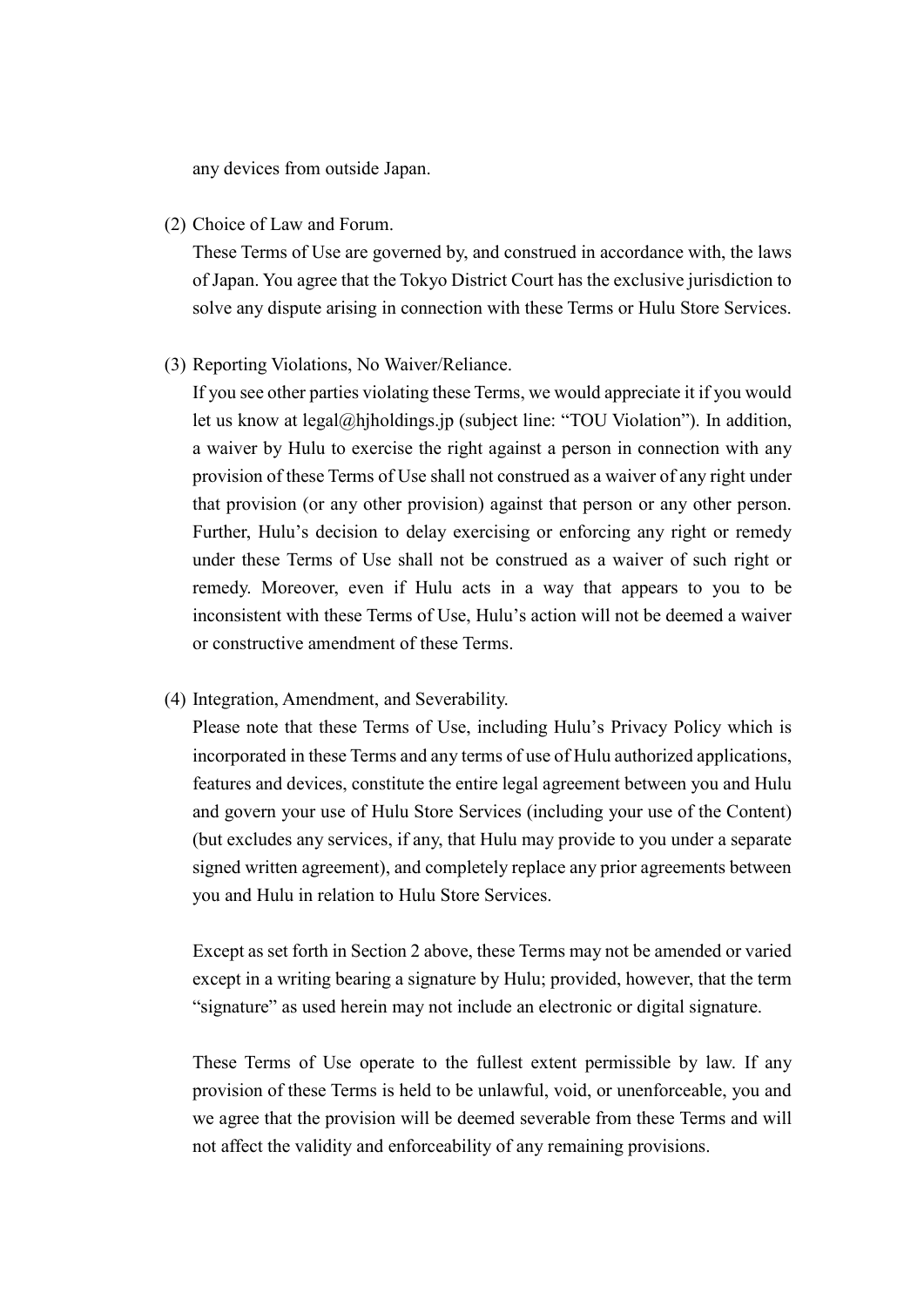#### (5) Contact Information.

If you have any questions or comments about these Terms, or if you have questions pertaining to your account, please contact our customer support department at the contact information listed below. Address:HJ Holdings, Inc. Shiodome Wing 13F, 1-2-17 Higashi Shimbashi, Minato-ku, Tokyo 105-0021, Japan Tel: 050-1741-3358 (fee required) Open from 10:00 to 18:30, 7 days a week (except January 1)

#### Exhibit A

#### [the rented Content]

If you rent the Content, Hulu will grant you a non-exclusive limited license to view the Content, subject to the following conditions.

#### i. Streaming:

 You can check the viewing period of the Content at the Content rental page. You are not allowed to view the rented Content simultaneously on two or more devices, provided, however, that you may register up to five devices simultaneously on Hulu Store Services.

#### ii. Download:

 You can check the viewing period of the Content at the Content rental page. You are not allowed to view the rented Content simultaneously on two or more devices and you may download the rented Content to only one device, provided, however, that you may resister cumulative total of ten devices per year for downloading the Content and up to five devices simultaneously on Hulu Store Services.

#### [the purchased Content]

If you purchase the Content, Hulu will grant you a non-exclusive limited license to view the Content, subject to the following conditions.

#### i. Streaming:

You may view the purchased Content until Hulu Store Services or distribution of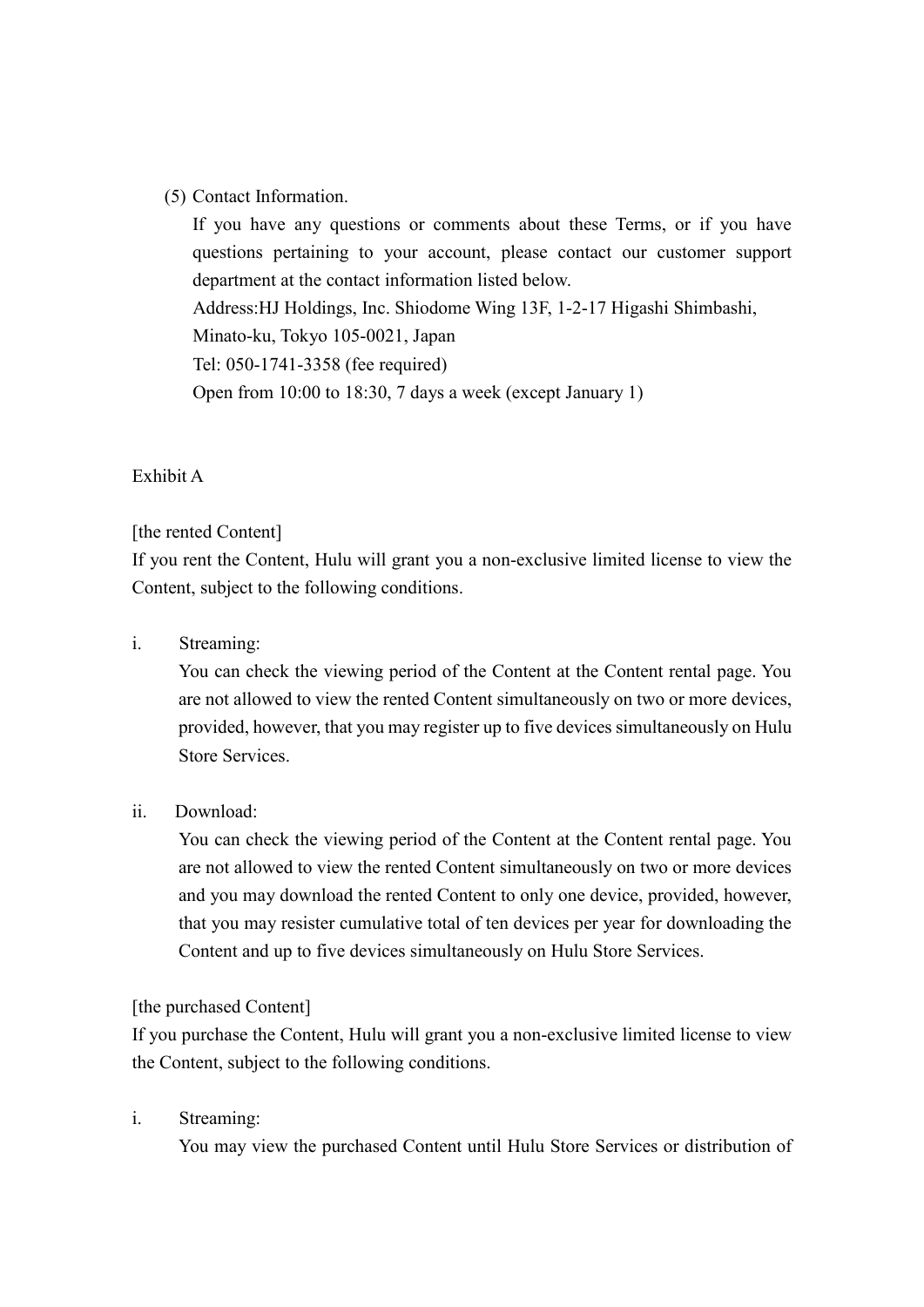the purchased Content is expired. You are not allowed to view the purchased Content on three or more devices simultaneously, provided, however, that you may register up to five devices simultaneously on Hulu Store Services.

ii. Download:

 You may view the purchased Content until Hulu Store Services is expired. You are not allowed to view the purchased Content on six or more devices simultaneously. You may download the purchased Content up to five devices and may resister cumulative total of ten devices per year to download the Content. You may register simultaneously up to five devices on Hulu Store Services.

#### Exhibit B

#### 1. OUTLINE OF POINTS

" Points " mean that the Prepaid Payment Instrument (as defined in Article 3,

Paragraph 1 of Payment Service Act) that you can purchase from Hulu and use for your payment of the Viewing Charges etc. when purchasing or renting the Content or other products designated by Hulu (the "Content, etc.") in Hulu Store Services.

#### 2. PURCHASE OF POINTS

- (1) You may purchase the Points by any of payment methods separately specified by Hulu.
- (2) You may purchase the Points up to the maximum amount of the Points you can hold.
- (3) The maximum amount of the Points you can hold is 100,000 points.

#### 3. USAGE OF POINTS

- (1) You may use the Points only in Hulu Store Services.
- (2) The Points purchased may be used only in the Hulu account you created.
- (3) Depending on the viewing devices, the Points purchased may not be usable. Please refer to Hulu's website for more information on the viewing devises on which the Points may be used.
- (4) There are certain contents among the Contents which are not available for beening purchased by the Points.